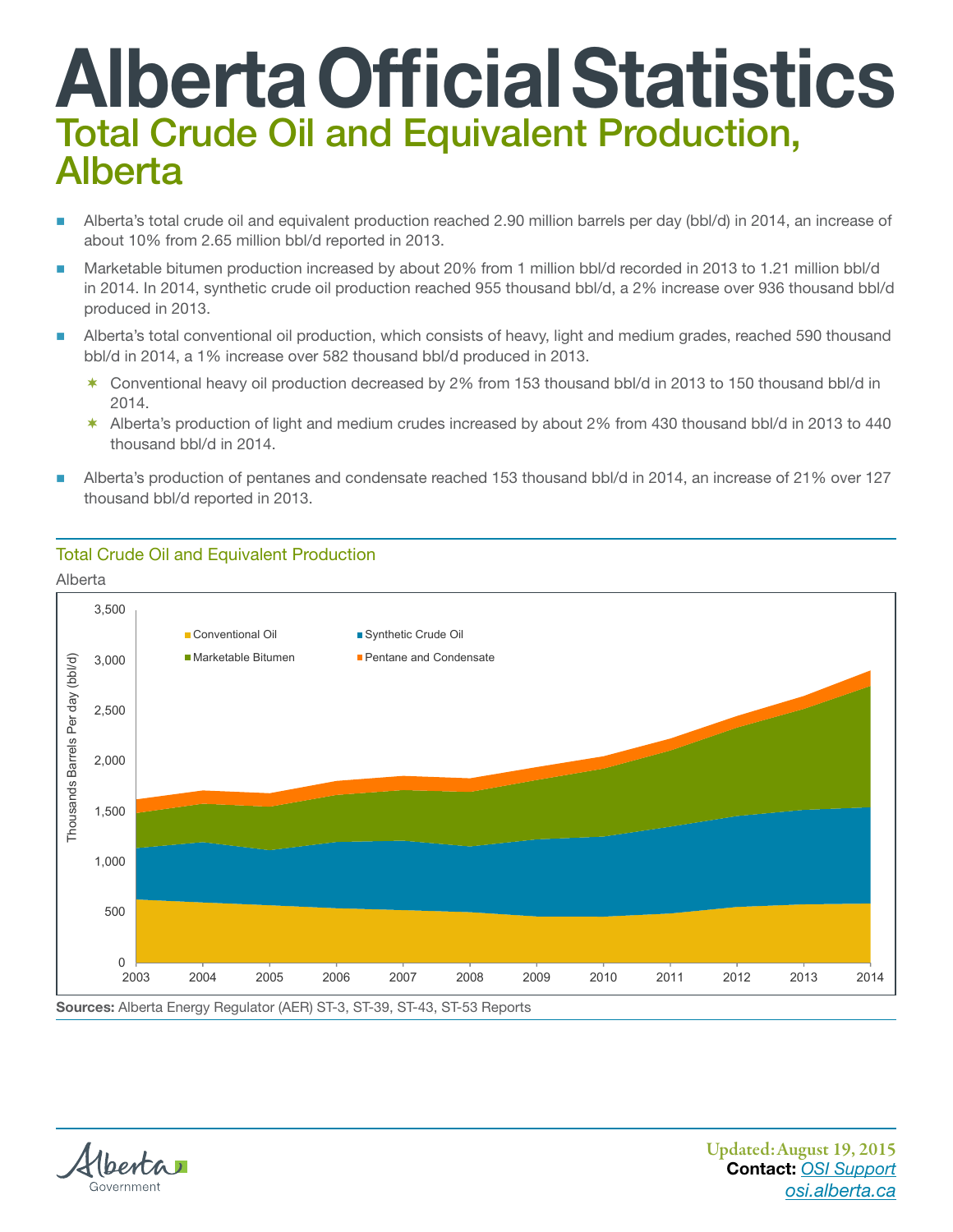| Title*                                             | Total Crude Oil and Equivalent Production, Alberta                                                                                                                                                                                                                                                                                                                                                                                                                                                                                                             |  |  |
|----------------------------------------------------|----------------------------------------------------------------------------------------------------------------------------------------------------------------------------------------------------------------------------------------------------------------------------------------------------------------------------------------------------------------------------------------------------------------------------------------------------------------------------------------------------------------------------------------------------------------|--|--|
| <b>Alternative Title</b>                           |                                                                                                                                                                                                                                                                                                                                                                                                                                                                                                                                                                |  |  |
| Creator*                                           | Energy                                                                                                                                                                                                                                                                                                                                                                                                                                                                                                                                                         |  |  |
| Category*                                          |                                                                                                                                                                                                                                                                                                                                                                                                                                                                                                                                                                |  |  |
| Select one or more                                 | Energy                                                                                                                                                                                                                                                                                                                                                                                                                                                                                                                                                         |  |  |
| Abstract*                                          | This Alberta Official Statistic presents Alberta's total Crude Oil and Equivalent Production<br>data.                                                                                                                                                                                                                                                                                                                                                                                                                                                          |  |  |
| <b>Full Description*</b>                           | This Alberta Official Statistic presents Alberta's total Crude Oil and Equivalent Production<br>data. Total Crude Oil and Equivalent Production consists of Conventional Crude Oil,<br>Marketable Oil Sands, which consists of Marketable Bitumen and Synthetic Crude Oil<br>(presented separately in this Alberta Official Statistic) and Pentanes & Condensate.<br>Conventional Crude Oil consists of Conventional Light & Medium Oil and Conventional Heavy<br>Oil; in this Alberta Official Statistic, Conventional Oil is presented as a single category. |  |  |
|                                                    | All historical oil production data is taken from the Alberta Energy Regulator (AER) ST-3, ST-39,<br>ST-43 and ST-53 Reports.                                                                                                                                                                                                                                                                                                                                                                                                                                   |  |  |
| <b>Time Coverage</b><br>YYYY-MM-DD -<br>YYYY-MM-DD | 2003-01-01 to 2014-12-31                                                                                                                                                                                                                                                                                                                                                                                                                                                                                                                                       |  |  |
| <b>Spatial Coverage</b><br>Select one or more      | Alberta                                                                                                                                                                                                                                                                                                                                                                                                                                                                                                                                                        |  |  |
| <b>Data Source</b>                                 | Alberta Energy Regulator (AER), ST-3, ST-39, ST 43, ST-53 Reports                                                                                                                                                                                                                                                                                                                                                                                                                                                                                              |  |  |
| <b>Risk Considerations</b>                         |                                                                                                                                                                                                                                                                                                                                                                                                                                                                                                                                                                |  |  |
| <b>Usage</b><br><b>Considerations*</b>             | All production data reported in this Alberta Official Statistic is reported by the Alberta Energy<br>regulator (AER). The data are obtained by the Department of Energy (DOE) from AER's<br>Reports, and converted from cubic metres to barrels at the DOE, using the conversion factor<br>of 1 cubic metre = $6.29295$ barrels.                                                                                                                                                                                                                               |  |  |
|                                                    | All Conventional Crude Oil and Pentanes & Condensate data are taken from AER's ST-3<br>Report. ST-3 Report is published on a monthly basis. A result for a calendar year can be<br>calculated once all monthly data for that year are released.                                                                                                                                                                                                                                                                                                                |  |  |
|                                                    | ST-3 Report can be downloaded from the AER website. Older ST-3 reports, which are not<br>posted on this site, can be obtained upon request.                                                                                                                                                                                                                                                                                                                                                                                                                    |  |  |
|                                                    | Marketable oil sands production data is calculated from the following AER Reports:                                                                                                                                                                                                                                                                                                                                                                                                                                                                             |  |  |
|                                                    | ST-53, ST-43 and ST-39.                                                                                                                                                                                                                                                                                                                                                                                                                                                                                                                                        |  |  |
|                                                    | 1) Synthetic Crude Oil (SCO) production data are calculated from AER ST-43 and ST-39<br>Reports. These reports essentially publish the same data. ST-43 was released once a year<br>but has been discontinued (the last ST-43 Report that was released annual "Statistics for<br>2009" ST-43 Report, which reported calendar year data up to and including 2009). ST-39 is a<br>monthly report; each monthly ST-39 report also includes year-to-date data. ST-39 is now the<br>sole source for all new SCO production data.                                    |  |  |
|                                                    | To calculate total SCO production, reported "Production" of SCO from ST-39 Reports for all<br>SCO producing facilities is added.                                                                                                                                                                                                                                                                                                                                                                                                                               |  |  |